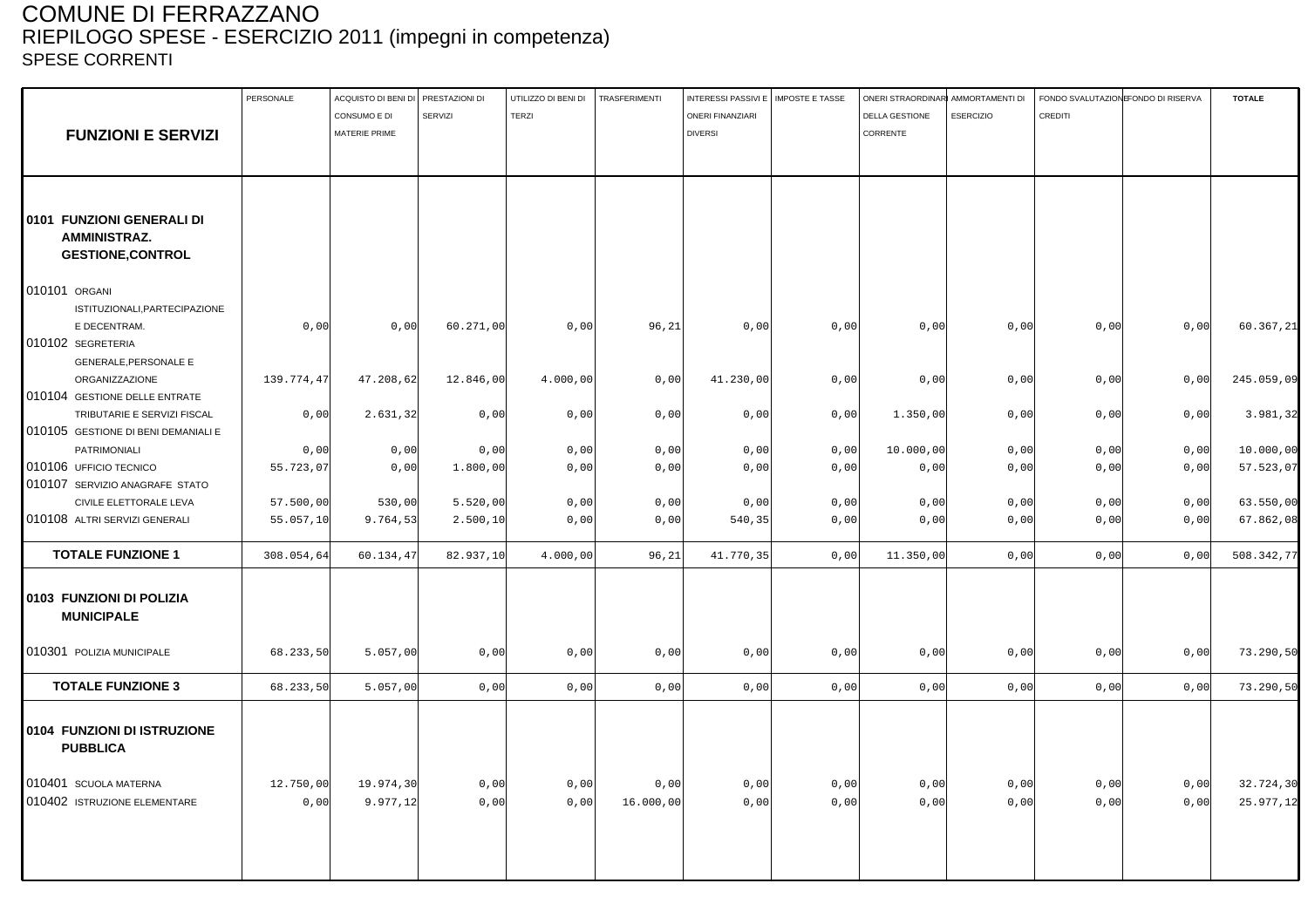## RIEPILOGO SPESE - ESERCIZIO 2011 (impegni in competenza) SPESE CORRENTI

|                                                                   | PERSONALE | ACQUISTO DI BENI DI PRESTAZIONI DI |            | UTILIZZO DI BENI DI | <b>TRASFERIMENTI</b> | INTERESSI PASSIVI E   IMPOSTE E TASSE |      | ONERI STRAORDINARI AMMORTAMENTI DI |                  | FONDO SVALUTAZIONE ONDO DI RISERVA |      | <b>TOTALE</b> |
|-------------------------------------------------------------------|-----------|------------------------------------|------------|---------------------|----------------------|---------------------------------------|------|------------------------------------|------------------|------------------------------------|------|---------------|
|                                                                   |           | CONSUMO E DI                       | SERVIZI    | TERZI               |                      | <b>ONERI FINANZIARI</b>               |      | DELLA GESTIONE                     | <b>ESERCIZIO</b> | CREDITI                            |      |               |
| <b>FUNZIONI E SERVIZI</b>                                         |           | MATERIE PRIME                      |            |                     |                      | <b>DIVERSI</b>                        |      | CORRENTE                           |                  |                                    |      |               |
|                                                                   |           |                                    |            |                     |                      |                                       |      |                                    |                  |                                    |      |               |
|                                                                   |           |                                    |            |                     |                      |                                       |      |                                    |                  |                                    |      |               |
| 010403 ISTRUZIONE MEDIA                                           | 0,00      | 2.500,00                           | 0,00       | 0,00                | 0,00                 | 0,00                                  | 0,00 | 0,00                               | 0,00             | 0,00                               | 0,00 | 2.500,00      |
| 010405 ASSISTENZA SCOLASTICA,                                     |           |                                    |            |                     |                      |                                       |      |                                    |                  |                                    |      |               |
| TRASPORTO, REFEZIONE E ALTR                                       | 0,00      | 0,00                               | 154.000,00 | 0,00                | 0,00                 | 0,00                                  | 0,00 | 0,00                               | 0,00             | 0,00                               | 0,00 | 154.000,00    |
| <b>TOTALE FUNZIONE 4</b>                                          | 12.750,00 | 32.451,42                          | 154.000,00 | 0,00                | 16.000,00            | 0,00                                  | 0,00 | 0,00                               | 0,00             | 0,00                               | 0,00 | 215.201,42    |
| 0105 FUNZIONI RELATIVE ALLA<br><b>CULTURA E AI BENI CULTURALI</b> |           |                                    |            |                     |                      |                                       |      |                                    |                  |                                    |      |               |
| 010501 BIBLIOTECHE, MUSEI E                                       |           |                                    |            |                     |                      |                                       |      |                                    |                  |                                    |      |               |
| PINACOTECHE                                                       | 0,00      | 0,00                               | 0,00       | 0,00                | 0,00                 | 0,00                                  | 0,00 | 0,00                               | 0,00             | 0,00                               | 0,00 | 0,00          |
| 010502 TEATRI, ATTIVITA' CULTURALI                                |           |                                    |            |                     |                      |                                       |      |                                    |                  |                                    |      |               |
| E SERVIZI DIVERSI                                                 | 0,00      | 0,00                               | 0,00       | 0,00                | 8.272, 20            | 0,00                                  | 0,00 | 0,00                               | 0,00             | 0,00                               | 0,00 | 8.272,20      |
| <b>TOTALE FUNZIONE 5</b>                                          | 0,00      | 0,00                               | 0,00       | 0,00                | 8.272, 20            | 0,00                                  | 0,00 | 0,00                               | 0,00             | 0,00                               | 0,00 | 8.272,20      |
| 0106 FUNZIONI NEL SETTORE<br><b>SPORTIVO E RICREATIVO</b>         |           |                                    |            |                     |                      |                                       |      |                                    |                  |                                    |      |               |
| 010602 STADIO COMUNALE, PALAZZO<br>DELLO SPORT E ALTRI IMPIA      | 0,00      | 2.400,00                           | 0,00       | 0,00                | 0,00                 | 0,00                                  | 0,00 | 0,00                               | 0,00             | 0,00                               | 0,00 | 2.400,00      |
| 010603 MANIFESTAZIONI NEL SETTORE                                 |           |                                    |            |                     |                      |                                       |      |                                    |                  |                                    |      |               |
| SPORTIVO E RICREATIVO                                             | 0,00      | 0,00                               | 0,00       | 0,00                | 0,00                 | 0,00                                  | 0,00 | 0,00                               | 0,00             | 0,00                               | 0,00 | 0,00          |
| <b>TOTALE FUNZIONE 6</b>                                          | 0,00      | 2.400,00                           | 0,00       | 0,00                | 0,00                 | 0,00                                  | 0,00 | 0,00                               | 0,00             | 0,00                               | 0,00 | 2.400,00      |
| 0107 FUNZIONI NEL CAMPO<br><b>TURISTICO</b>                       |           |                                    |            |                     |                      |                                       |      |                                    |                  |                                    |      |               |
| 010702 MANIFESTAZIONI TURISTICHE                                  | 0,00      | 0,00                               | 0,00       | 0,00                | 0,00                 | 0,00                                  | 0,00 | 0,00                               | 0,00             | 0,00                               | 0,00 | 0,00          |
| <b>TOTALE FUNZIONE 7</b>                                          | 0,00      | 0,00                               | 0,00       | 0,00                | 0,00                 | 0,00                                  | 0,00 | 0,00                               | 0,00             | 0,00                               | 0,00 | 0,00          |
| 0108 FUNZIONI NEL CAMPO DELLA<br><b>VIABILITA' E DEI TRASPORT</b> |           |                                    |            |                     |                      |                                       |      |                                    |                  |                                    |      |               |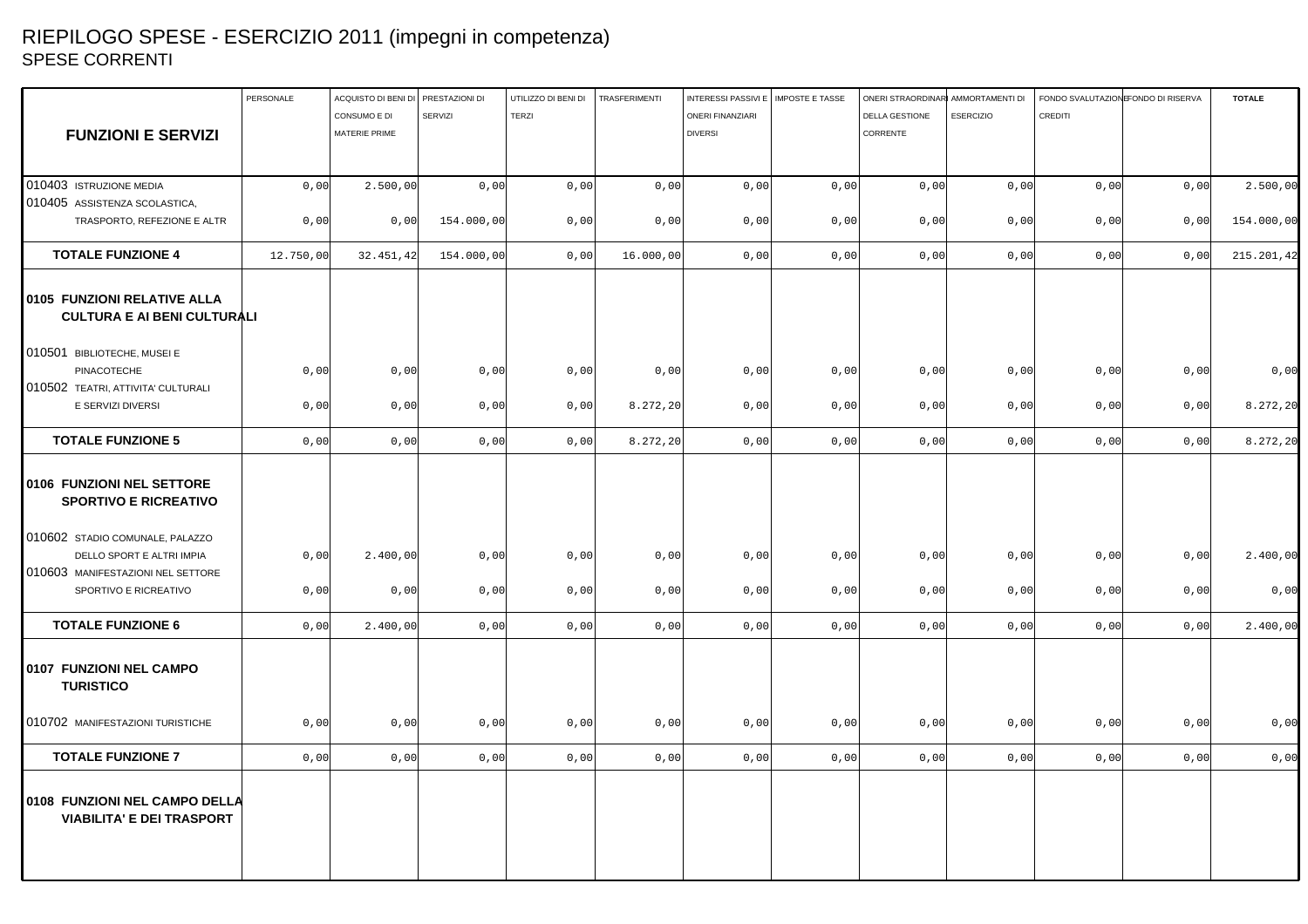## RIEPILOGO SPESE - ESERCIZIO 2011 (impegni in competenza) SPESE CORRENTI

|                                                                   | PERSONALE | ACQUISTO DI BENI DI PRESTAZIONI DI |            | UTILIZZO DI BENI DI | <b>TRASFERIMENTI</b> | INTERESSI PASSIVI E   IMPOSTE E TASSE |      | ONERI STRAORDINARI AMMORTAMENTI DI |                  | FONDO SVALUTAZION FONDO DI RISERVA |      | <b>TOTALE</b> |
|-------------------------------------------------------------------|-----------|------------------------------------|------------|---------------------|----------------------|---------------------------------------|------|------------------------------------|------------------|------------------------------------|------|---------------|
|                                                                   |           | CONSUMO E DI                       | SERVIZI    | <b>TERZI</b>        |                      | <b>ONERI FINANZIARI</b>               |      | <b>DELLA GESTIONE</b>              | <b>ESERCIZIO</b> | <b>CREDITI</b>                     |      |               |
| <b>FUNZIONI E SERVIZI</b>                                         |           | MATERIE PRIME                      |            |                     |                      | <b>DIVERSI</b>                        |      | CORRENTE                           |                  |                                    |      |               |
|                                                                   |           |                                    |            |                     |                      |                                       |      |                                    |                  |                                    |      |               |
|                                                                   |           |                                    |            |                     |                      |                                       |      |                                    |                  |                                    |      |               |
| 010801 VIABILITA', CIRCOLAZIONE                                   |           |                                    |            |                     |                      |                                       |      |                                    |                  |                                    |      |               |
| STRADALE E SERVIZI CONNES                                         | 0,00      | 7.386, 40                          | 54.240,72  | 0,00                | 0,00                 | 0,00                                  | 0,00 | 0,00                               | 0,00             | 0,00                               | 0,00 | 61.627,12     |
| 010802 ILLUMINAZIONE PUBBLICA E                                   |           |                                    |            |                     |                      |                                       |      |                                    |                  |                                    |      |               |
| SERVIZI CONNESSI                                                  | 0,00      | 0,00                               | 78.853,68  | 0,00                | 0,00                 | 2.000,00                              | 0,00 | 0,00                               | 0,00             | 0,00                               | 0,00 | 80.853,68     |
| <b>TOTALE FUNZIONE 8</b>                                          | 0,00      | 7.386, 40                          | 133.094,40 | 0,00                | 0,00                 | 2.000,00                              | 0,00 | 0,00                               | 0,00             | 0,00                               | 0,00 | 142.480,80    |
| 0109 FUNZIONI DI GESTIONE DEL<br><b>TERRITORIO E DELL'AMBIENT</b> |           |                                    |            |                     |                      |                                       |      |                                    |                  |                                    |      |               |
| 010901 URBANISTICA E GESTIONE DEL                                 |           |                                    |            |                     |                      |                                       |      |                                    |                  |                                    |      |               |
| <b>TERRITORIO</b>                                                 | 0,00      | 0,00                               | 0,00       | 0,00                | 0,00                 | 0,00                                  | 0,00 | 0,00                               | 0,00             | 0,00                               | 0,00 | 0,00          |
| 010903 SERVIZI DI PROTEZIONE CIVILE                               | 0,00      | 0,00                               | 0,00       | 0,00                | 0,00                 | 0,00                                  | 0,00 | 0,00                               | 0,00             | 0,00                               | 0,00 | 0,00          |
| 010904 SERVIZIO IDRICO INTEGRATO                                  | 63.000,00 | 230.922,56                         | 2.000,00   | 0,00                | 0,00                 | 0,00                                  | 0,00 | 0,00                               | 0,00             | 0,00                               | 0,00 | 295.922,56    |
| 010905 SERVIZIO SMALTIMENTO RIFIUTI                               | 29.000,00 | 5.848,82                           | 148.500,00 | 83.000,00           | 0,00                 | 0,00                                  | 0,00 | 0,00                               | 0,00             | 0,00                               | 0,00 | 266.348,82    |
|                                                                   |           |                                    |            |                     |                      |                                       |      |                                    |                  |                                    |      |               |
| <b>TOTALE FUNZIONE 9</b>                                          | 92.000,00 | 236.771,38                         | 150.500,00 | 83.000,00           | 0,00                 | 0,00                                  | 0,00 | 0,00                               | 0,00             | 0,00                               | 0,00 | 562.271,38    |
| 0110 FUNZIONI NEL SETTORE<br><b>SOCIALE</b>                       |           |                                    |            |                     |                      |                                       |      |                                    |                  |                                    |      |               |
| 011001 ASILI NIDO, SERVIZI PER                                    |           |                                    |            |                     |                      |                                       |      |                                    |                  |                                    |      |               |
| L'INFANZIA E PER I MINORI                                         | 0,00      | 0,00                               | 0,00       | 0,00                | 0,00                 | 0,00                                  | 0,00 | 0,00                               | 0,00             | 0,00                               | 0,00 | 0,00          |
| 011003 STRUTTURE RESIDENZ. E DI                                   |           |                                    |            |                     |                      |                                       |      |                                    |                  |                                    |      |               |
| RICOVERO PER ANZIANI                                              | 0,00      | 0,00                               | 15.000,00  | 0,00                | 0,00                 | 0,00                                  | 0,00 | 0,00                               | 0,00             | 0,00                               | 0,00 | 15.000,00     |
| 011004 ASSISTENZA BENEFICENZA                                     |           |                                    |            |                     |                      |                                       |      |                                    |                  |                                    |      |               |
| PUBBLICA E SERVIZI PERSONA                                        | 0,00      | 0,00                               | 8.590,00   | 0,00                | 8.400,00             | 0,00                                  | 0,00 | 0,00                               | 0,00             | 0,00                               | 0,00 | 16.990,00     |
| 011005 SERVIZIO NECROSCOPICO E                                    |           |                                    |            |                     |                      |                                       |      |                                    |                  |                                    |      |               |
| <b>CIMITERIALE</b>                                                | 0,00      | 2.546,94                           | 10.500,00  | 0,00                | 0,00                 | 0,00                                  | 0,00 | 0,00                               | 0,00             | 0,00                               | 0,00 | 13.046,94     |
| <b>TOTALE FUNZIONE 10</b>                                         | 0,00      | 2.546,94                           | 34.090,00  | 0,00                | 8.400,00             | 0,00                                  | 0,00 | 0,00                               | 0,00             | 0,00                               | 0,00 | 45.036,94     |
| 0111 FUNZIONI NEL CAMPO DELLO<br><b>SVILUPPO ECONOMICO</b>        |           |                                    |            |                     |                      |                                       |      |                                    |                  |                                    |      |               |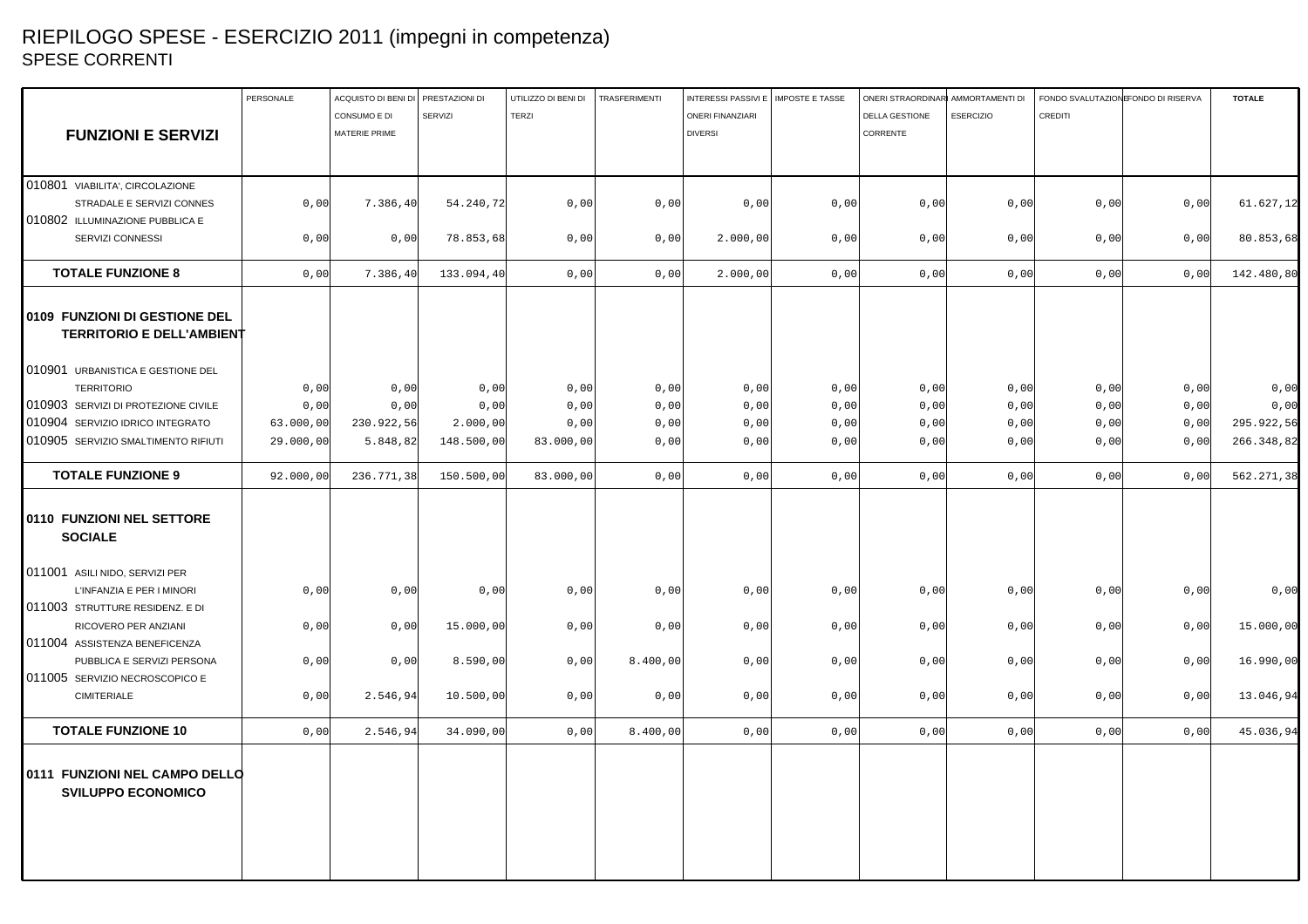## RIEPILOGO SPESE - ESERCIZIO 2011 (impegni in competenza) SPESE CORRENTI

|                                                       | PERSONALE  | ACQUISTO DI BENI DI PRESTAZIONI DI |            | UTILIZZO DI BENI DI | TRASFERIMENTI | INTERESSI PASSIVI E   IMPOSTE E TASSE |      | ONERI STRAORDINARI AMMORTAMENTI DI |                  | FONDO SVALUTAZION FONDO DI RISERVA |      | <b>TOTALE</b>       |
|-------------------------------------------------------|------------|------------------------------------|------------|---------------------|---------------|---------------------------------------|------|------------------------------------|------------------|------------------------------------|------|---------------------|
|                                                       |            | CONSUMO E DI                       | SERVIZI    | TERZI               |               | <b>ONERI FINANZIARI</b>               |      | DELLA GESTIONE                     | <b>ESERCIZIO</b> | CREDITI                            |      |                     |
| <b>FUNZIONI E SERVIZI</b>                             |            | MATERIE PRIME                      |            |                     |               | <b>DIVERSI</b>                        |      | CORRENTE                           |                  |                                    |      |                     |
|                                                       |            |                                    |            |                     |               |                                       |      |                                    |                  |                                    |      |                     |
| 011101 AFFISSIONI E PUBBLICITA'                       | 0,00       | 300,00                             | 0,00       | 0,00                | 0,00          | 0,00                                  | 0,00 | 0,00                               | 0,00             | 0,00                               | 0,00 | 300,00              |
| <b>TOTALE FUNZIONE 11</b>                             | 0,00       | 300,00                             | 0,00       | 0,00                | 0,00          | 0,00                                  | 0,00 | 0,00                               | 0,00             | 0,00                               | 0,00 | 300,00              |
| 0112 FUNZIONI RELATIVE A<br><b>SERVIZI PRODUTTIVI</b> |            |                                    |            |                     |               |                                       |      |                                    |                  |                                    |      |                     |
| 011205 FARMACIE                                       | 0,00       | 0,00                               | 0,00       | 0,00                | 0,00          | 0,00                                  | 0,00 | 0,00                               | 0,00             | 0,00                               | 0,00 | 0,00                |
| 011206 ALTRI SERVIZI PRODUTTIVI                       | 0,00       | 0,00                               | 0,00       | 0,00                | 5.000,00      | 0,00                                  | 0,00 | 0,00                               | 0,00             | 0,00                               | 0,00 | 5.000,00            |
| <b>TOTALE FUNZIONE 12</b>                             | 0,00       | 0,00                               | 0,00       | 0,00                | 5.000,00      | 0,00                                  | 0,00 | 0,00                               | 0,00             | 0,00                               | 0,00 | 5.000,00            |
| <b>TOTALE TITOLO 1</b>                                | 481.038,14 | 347.047,61                         | 554.621,50 | 87.000,00           | 37.768, 41    | 43.770,35                             | 0,00 | 11.350,00                          | 0,00             | 0,00                               |      | $0,00$ 1.562.596,01 |
|                                                       |            |                                    |            |                     |               |                                       |      |                                    |                  |                                    |      |                     |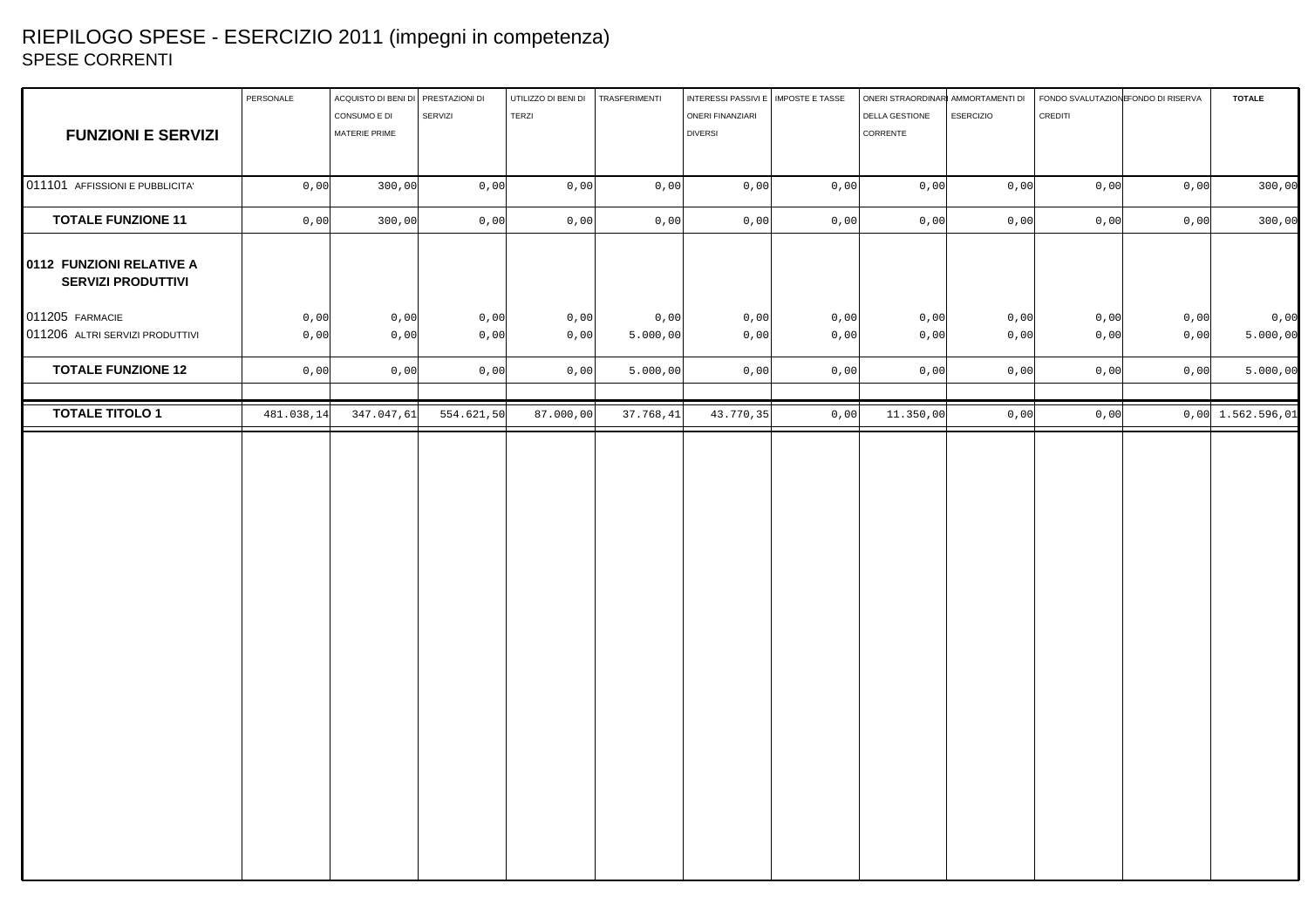# RIEPILOGO SPESE - ESERCIZIO 2011 (impegni in competenza) SPESE IN CONTO CAPITALE

| presente                   | CREDITI E            | CAPITALI | PARTECIPAZIONI<br><b>AZIONARIE</b> | TRASFERIMENTI DI<br>CAPITALI | <b>INCARICHI</b><br>PROFESSIONALI | <b>ACQUISIZIONI BENI</b><br>MOBILI MACCHINE E | UTILIZZO DI BENI DI<br><b>TERZI PER</b> | ACQUISTO DI BENI<br><b>SPECIFICI PER</b> | <b>ESPROPRI</b> | ACQUISIZIONI DI<br><b>BENI IMMOBILI</b> |                                                                   |
|----------------------------|----------------------|----------|------------------------------------|------------------------------|-----------------------------------|-----------------------------------------------|-----------------------------------------|------------------------------------------|-----------------|-----------------------------------------|-------------------------------------------------------------------|
|                            | <b>ANTICIPAZIONI</b> |          |                                    |                              | <b>ESTERNI</b>                    | ATTREZZATURE                                  | REALIZZAZIONI IN                        | REALIZZAZIONI IN                         |                 |                                         | <b>FUNZIONI E SERVIZI</b>                                         |
|                            |                      |          |                                    |                              |                                   |                                               | <b>ECONOMIE</b>                         | <b>ECONOMIA</b>                          |                 |                                         |                                                                   |
|                            |                      |          |                                    |                              |                                   |                                               |                                         |                                          |                 |                                         |                                                                   |
|                            |                      |          |                                    |                              |                                   |                                               |                                         |                                          |                 |                                         |                                                                   |
|                            |                      |          |                                    |                              |                                   |                                               |                                         |                                          |                 |                                         | 0201 FUNZIONI GENERALI DI<br><b>AMMINISTRAZ.</b>                  |
|                            |                      |          |                                    |                              |                                   |                                               |                                         |                                          |                 |                                         | <b>GESTIONE, CONTROL</b>                                          |
|                            |                      |          |                                    |                              |                                   |                                               |                                         |                                          |                 |                                         | 020102 SEGRETERIA                                                 |
|                            |                      |          |                                    |                              |                                   |                                               |                                         |                                          |                 |                                         | GENERALE, PERSONALE E                                             |
| 0,00<br>453.590,40<br>0,00 |                      | 0,00     | 0,00                               | 0,00                         | 0,00                              | 3.590, 40                                     | 0,00                                    | 0,00                                     | 0,00            | 450.000,00                              | ORGANIZZAZIONE                                                    |
|                            |                      |          |                                    |                              |                                   |                                               |                                         |                                          |                 |                                         | 020105 GESTIONE DI BENI DEMANIALI E                               |
| 0,00<br>0,00<br>0,00       |                      | 0,00     | 0,00                               | 0,00                         | 0,00                              | 0,00                                          | 0,00                                    | 0,00                                     | 0,00            | 0,00                                    | PATRIMONIALI                                                      |
| 0,00<br>0,00<br>338,80     |                      | 0,00     | 0,00                               | 0,00                         | 0,00                              | 0,00                                          | 0,00                                    | 0,00                                     | 0,00            | 338,80                                  | 020108 ALTRI SERVIZI GENERALI                                     |
| 453.929,20<br>0,00<br>0,00 |                      | 0,00     | 0,00                               | 0,00                         | 0,00                              | 3.590, 40                                     | 0,00                                    | 0,00                                     | 0,00            | 450.338,80                              | <b>TOTALE FUNZIONE 1</b>                                          |
|                            |                      |          |                                    |                              |                                   |                                               |                                         |                                          |                 |                                         | 0203 FUNZIONI DI POLIZIA<br><b>MUNICIPALE</b>                     |
| 0,00<br>0,00<br>0,00       |                      | 0,00     | 0,00                               | 0,00                         | 0,00                              | 0,00                                          | 0,00                                    | 0,00                                     | 0,00            | 0,00                                    | 020301 POLIZIA MUNICIPALE                                         |
| 0,00<br>0,00<br>0,00       |                      | 0,00     | 0,00                               | 0,00                         | 0,00                              | 0,00                                          | 0,00                                    | 0,00                                     | 0,00            | 0,00                                    | <b>TOTALE FUNZIONE 3</b>                                          |
|                            |                      |          |                                    |                              |                                   |                                               |                                         |                                          |                 |                                         | 0204 FUNZIONI DI ISTRUZIONE<br><b>PUBBLICA</b>                    |
| 0,00<br>0,00<br>0,00       |                      |          |                                    |                              |                                   |                                               |                                         |                                          |                 |                                         |                                                                   |
| 149.400,00<br>0,00<br>0,00 |                      | 0,00     | 0,00                               | 0,00                         | 0,00                              | 0,00                                          | 0,00                                    | 0,00                                     | 0,00            | 149.400,00                              | 020402 ISTRUZIONE ELEMENTARE                                      |
|                            |                      |          |                                    |                              |                                   |                                               |                                         |                                          |                 |                                         |                                                                   |
| 0,00<br>0,00<br>0,00       |                      | 0,00     | 0,00                               | 0,00                         | 0,00                              | 0,00                                          | 0,00                                    | 0,00                                     | 0,00            | 0,00                                    | TRASPORTO, REFEZIONE E ALTR                                       |
| 149.400,00<br>0,00<br>0,00 |                      | 0,00     | 0,00                               | 0,00                         | 0,00                              | 0,00                                          | 0,00                                    | 0,00                                     | 0,00            | 149.400,00                              | <b>TOTALE FUNZIONE 4</b>                                          |
|                            |                      |          |                                    |                              |                                   |                                               |                                         |                                          |                 |                                         | 0205 FUNZIONI RELATIVE ALLA<br><b>CULTURA E AI BENI CULTURALI</b> |
|                            |                      | 0,00     | 0,00                               | 0,00                         | 0,00                              | 0,00                                          | 0,00                                    | 0,00                                     | 0,00            | 0,00                                    | 020401 SCUOLA MATERNA<br>020405 ASSISTENZA SCOLASTICA,            |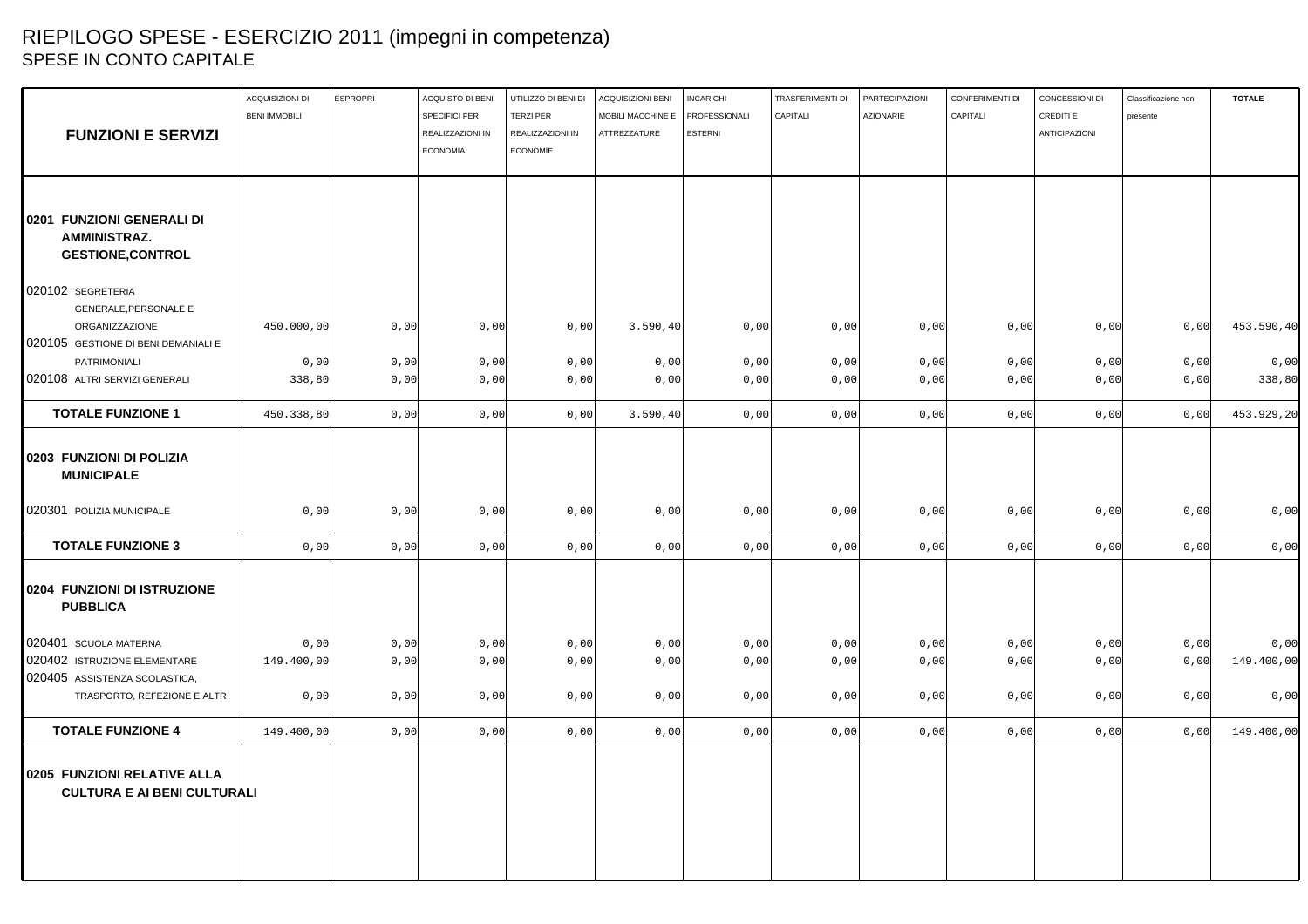## RIEPILOGO SPESE - ESERCIZIO 2011 (impegni in competenza) SPESE IN CONTO CAPITALE

|                                                                   | ACQUISIZIONI DI      | <b>ESPROPRI</b> | ACQUISTO DI BENI                  | UTILIZZO DI BENI DI                  | ACQUISIZIONI BENI                 | <b>INCARICHI</b>                | TRASFERIMENTI DI | PARTECIPAZIONI   | CONFERIMENTI DI | CONCESSIONI DI             | Classificazione non | <b>TOTALE</b> |
|-------------------------------------------------------------------|----------------------|-----------------|-----------------------------------|--------------------------------------|-----------------------------------|---------------------------------|------------------|------------------|-----------------|----------------------------|---------------------|---------------|
| <b>FUNZIONI E SERVIZI</b>                                         | <b>BENI IMMOBILI</b> |                 | SPECIFICI PER<br>REALIZZAZIONI IN | <b>TERZI PER</b><br>REALIZZAZIONI IN | MOBILI MACCHINE E<br>ATTREZZATURE | PROFESSIONALI<br><b>ESTERNI</b> | CAPITALI         | <b>AZIONARIE</b> | CAPITALI        | CREDITI E<br>ANTICIPAZIONI | presente            |               |
|                                                                   |                      |                 | <b>ECONOMIA</b>                   | <b>ECONOMIE</b>                      |                                   |                                 |                  |                  |                 |                            |                     |               |
| 020502 TEATRI, ATTIVITA' CULTURALI                                |                      |                 |                                   |                                      |                                   |                                 |                  |                  |                 |                            |                     |               |
| E SERVIZI DIVERSI                                                 | 0,00                 | 0,00            | 0,00                              | 0,00                                 | 0,00                              | 0,00                            | 0,00             | 0,00             | 0,00            | 0,00                       | 0,00                | 0,00          |
|                                                                   |                      |                 |                                   |                                      |                                   |                                 |                  |                  |                 |                            |                     |               |
| <b>TOTALE FUNZIONE 5</b>                                          | 0,00                 | 0,00            | 0,00                              | 0,00                                 | 0,00                              | 0,00                            | 0,00             | 0,00             | 0,00            | 0,00                       | 0,00                | 0,00          |
| 0206 FUNZIONI NEL SETTORE<br><b>SPORTIVO E RICREATIVO</b>         |                      |                 |                                   |                                      |                                   |                                 |                  |                  |                 |                            |                     |               |
| 020601 ASSETTO DEL TERRITORIO E                                   |                      |                 |                                   |                                      |                                   |                                 |                  |                  |                 |                            |                     |               |
| PROBLEMI DELL'AMBIENTE                                            | 0,00                 | 0,00            | 0,00                              | 0,00                                 | 0,00                              | 66.650,00                       | 0,00             | 0,00             | 0,00            | 0,00                       | 0,00                | 66.650,00     |
| 020602 STADIO COMUNALE, PALAZZO                                   |                      |                 |                                   |                                      |                                   |                                 |                  |                  |                 |                            |                     |               |
| DELLO SPORT E ALTRI IMPIA                                         | 0,00                 | 0,00            | 0,00                              | 0,00                                 | 0,00                              | 0,00                            | 0,00             | 0,00             | 0,00            | 0,00                       | 0,00                | 0,00          |
| <b>TOTALE FUNZIONE 6</b>                                          | 0,00                 | 0,00            | 0,00                              | 0,00                                 | 0,00                              | 66.650,00                       | 0,00             | 0,00             | 0,00            | 0,00                       | 0,00                | 66.650,00     |
| 0207 FUNZIONI NEL CAMPO<br><b>TURISTICO</b>                       |                      |                 |                                   |                                      |                                   |                                 |                  |                  |                 |                            |                     |               |
| 020701 VIABILITA' E ILLUMINAZIONE                                 |                      |                 |                                   |                                      |                                   |                                 |                  |                  |                 |                            |                     |               |
| <b>PUBBLICA</b>                                                   | 40.000,00            | 0,00            | 0,00                              | 0,00                                 | 0,00                              | 0,00                            | 0,00             | 0,00             | 0,00            | 0,00                       | 0,00                | 40.000,00     |
| <b>TOTALE FUNZIONE 7</b>                                          | 40.000,00            | 0,00            | 0,00                              | 0,00                                 | 0,00                              | 0,00                            | 0,00             | 0,00             | 0,00            | 0,00                       | 0,00                | 40.000,00     |
| 0208 FUNZIONI NEL CAMPO DELLA<br><b>VIABILITA' E DEI TRASPORT</b> |                      |                 |                                   |                                      |                                   |                                 |                  |                  |                 |                            |                     |               |
| 020801 VIABILITA', CIRCOLAZIONE                                   |                      |                 |                                   |                                      |                                   |                                 |                  |                  |                 |                            |                     |               |
| STRADALE E SERVIZI CONNES                                         | 172.923,11           | 0,00            | 0,00                              | 0,00                                 | 0,00                              | 0,00                            | 0,00             | 0,00             | 0,00            | 0,00                       | 0,00                | 172.923,11    |
| 020802 ILLUMINAZIONE PUBBLICA E                                   |                      |                 |                                   |                                      |                                   |                                 |                  |                  |                 |                            |                     |               |
| SERVIZI CONNESSI                                                  | 0,00                 | 0,00            | 0,00                              | 0,00                                 | 0,00                              | 0,00                            | 0,00             | 0,00             | 0,00            | 0,00                       | 0,00                | 0,00          |
| <b>TOTALE FUNZIONE 8</b>                                          | 172.923,11           | 0,00            | 0,00                              | 0,00                                 | 0,00                              | 0,00                            | 0,00             | 0,00             | 0,00            | 0,00                       | 0,00                | 172.923,11    |
| 0209 FUNZIONI DI GESTIONE DEL<br><b>TERRITORIO E DELL'AMBIENT</b> |                      |                 |                                   |                                      |                                   |                                 |                  |                  |                 |                            |                     |               |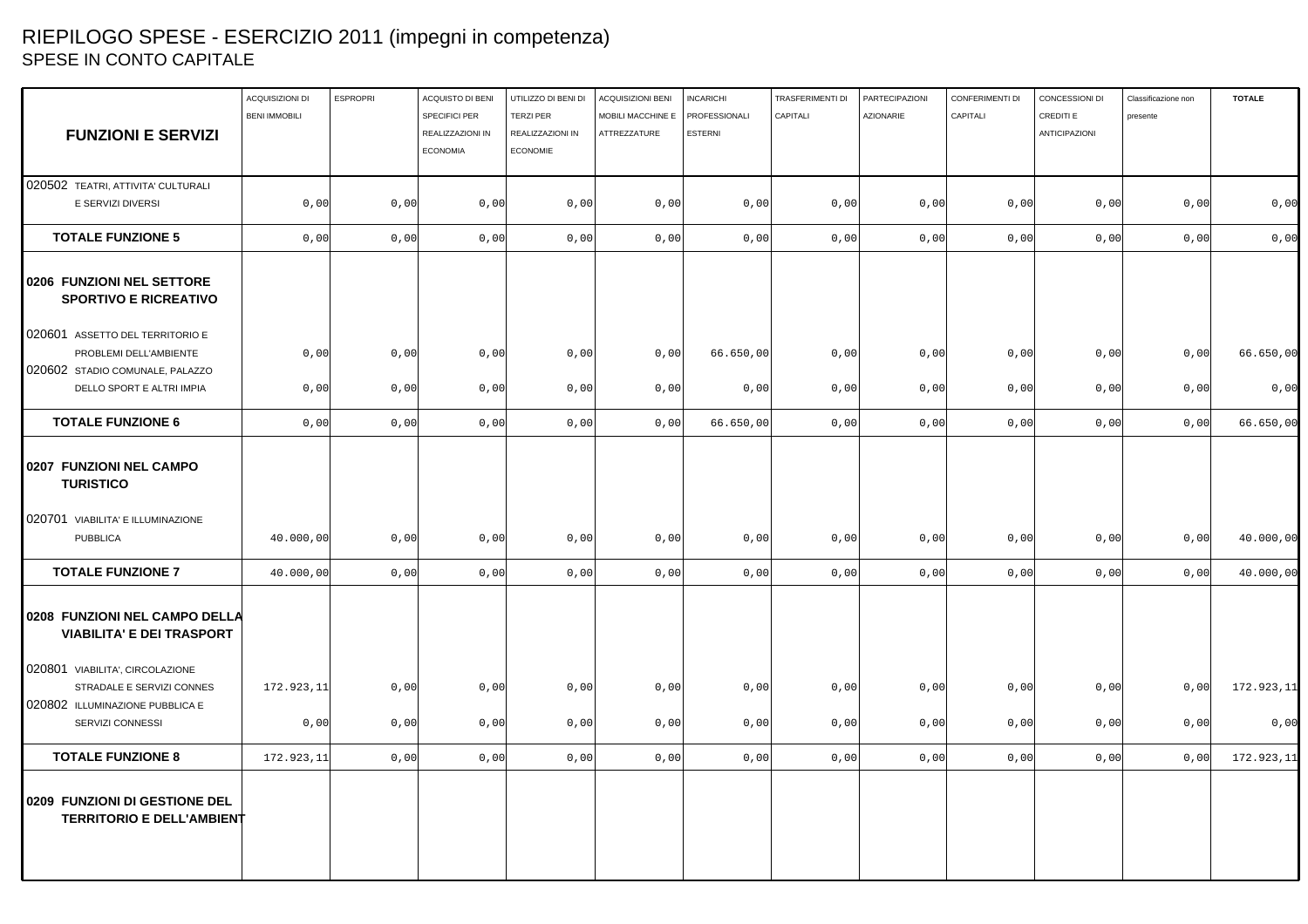## RIEPILOGO SPESE - ESERCIZIO 2011 (impegni in competenza) SPESE IN CONTO CAPITALE

|                                                         | ACQUISIZIONI DI      | <b>ESPROPRI</b> | ACQUISTO DI BENI | UTILIZZO DI BENI DI | <b>ACQUISIZIONI BENI</b> | <b>INCARICHI</b> | TRASFERIMENTI DI | PARTECIPAZIONI | CONFERIMENTI DI | CONCESSIONI DI       | Classificazione non | <b>TOTALE</b>       |
|---------------------------------------------------------|----------------------|-----------------|------------------|---------------------|--------------------------|------------------|------------------|----------------|-----------------|----------------------|---------------------|---------------------|
|                                                         | <b>BENI IMMOBILI</b> |                 | SPECIFICI PER    | <b>TERZI PER</b>    | MOBILI MACCHINE E        | PROFESSIONALI    | CAPITALI         | AZIONARIE      | CAPITALI        | CREDITI E            | presente            |                     |
| <b>FUNZIONI E SERVIZI</b>                               |                      |                 | REALIZZAZIONI IN | REALIZZAZIONI IN    | ATTREZZATURE             | <b>ESTERNI</b>   |                  |                |                 | <b>ANTICIPAZIONI</b> |                     |                     |
|                                                         |                      |                 | <b>ECONOMIA</b>  | <b>ECONOMIE</b>     |                          |                  |                  |                |                 |                      |                     |                     |
|                                                         |                      |                 |                  |                     |                          |                  |                  |                |                 |                      |                     |                     |
| 020901 URBANISTICA E GESTIONE DEL                       |                      |                 |                  |                     |                          |                  |                  |                |                 |                      |                     |                     |
| <b>TERRITORIO</b>                                       | 0,00                 | 0,00            | 0,00             | 0,00                | 0,00                     | 7.956,00         | 15.377,00        | 0,00           | 0,00            | 0,00                 | 0,00                | 23.333,00           |
| 020902 EDILIZIA RESIDENZIALE                            |                      |                 |                  |                     |                          |                  |                  |                |                 |                      |                     |                     |
| PUBBLICA ED EDILIZIA POPOLAR                            | 35.000,00            | 0,00            | 0,00             | 0,00                | 0,00                     | 0,00             | 0,00             | 0,00           | 0,00            | 0,00                 | 0,00                | 35.000,00           |
| 020903 SERVIZI DI PROTEZIONE CIVILE                     | 0,00                 | 0,00            | 0,00             | 0,00                | 0,00                     | 0,00             | 0,00             | 0,00           | 0,00            | 0,00                 | 0,00                | 0,00                |
| 020904 SERVIZIO IDRICO INTEGRATO                        | 146.500,00           | 0,00            | 0,00             | 0,00                | 0,00                     | 0,00             | 0,00             | 0,00           | 0,00            | 0,00                 | 0,00                | 146.500,00          |
| 020905 SERVIZIO SMALTIMENTO RIFIUTI                     | 0,00                 | 0,00            | 0,00             | 0,00                | 0,00                     | 0,00             | 16.000,00        | 0,00           | 0,00            | 0,00                 | 0,00                | 16.000,00           |
| 020906 PARCHI, TUTELA AMBIENTALE E                      |                      |                 |                  |                     |                          |                  |                  |                |                 |                      |                     |                     |
| ALTRI SERVIZI TERRITOR                                  | 100.000,00           | 0,00            | 0,00             | 0,00                | 0,00                     | 0,00             | 0,00             | 0,00           | 0,00            | 0,00                 | 0,00                | 100.000,00          |
| <b>TOTALE FUNZIONE 9</b>                                | 281.500,00           | 0,00            | 0,00             | 0,00                | 0,00                     | 7.956,00         | 31.377,00        | 0,00           | 0,00            | 0,00                 | 0,00                | 320.833,00          |
| 0210 FUNZIONI NEL SETTORE<br><b>SOCIALE</b>             |                      |                 |                  |                     |                          |                  |                  |                |                 |                      |                     |                     |
| 021003 STRUTTURE RESIDENZ. E DI<br>RICOVERO PER ANZIANI | 0,00                 | 0,00            | 0,00             | 0,00                | 0,00                     | 0,00             | 0,00             | 0,00           | 0,00            | 0,00                 | 0,00                | 0,00                |
| 021004 ASSISTENZA BENEFICENZA                           |                      |                 |                  |                     |                          |                  |                  |                |                 |                      |                     |                     |
| PUBBLICA E SERVIZI PERSONA                              | 0,00                 | 0,00            | 0,00             | 0,00                | 0,00                     | 0,00             | 0,00             | 0,00           | 0,00            | 80.341,77            | 0,00                | 80.341,77           |
| 021005 SERVIZIO NECROSCOPICO E                          |                      |                 |                  |                     |                          |                  |                  |                |                 |                      |                     |                     |
| <b>CIMITERIALE</b>                                      | 57.000,00            | 0,00            | 8.500,00         | 0,00                | 0,00                     | 0,00             | 0,00             | 0,00           | 0,00            | 0,00                 | 0,00                | 65.500,00           |
| <b>TOTALE FUNZIONE 10</b>                               | 57.000,00            | 0,00            | 8.500,00         | 0,00                | 0,00                     | 0,00             | 0,00             | 0,00           | 0,00            | 80.341,77            | 0,00                | 145.841,77          |
| 0212 FUNZIONI RELATIVE A<br><b>SERVIZI PRODUTTIVI</b>   |                      |                 |                  |                     |                          |                  |                  |                |                 |                      |                     |                     |
| 021203 DISTRIBUZIONE ENERGIA<br><b>ELETTRICA</b>        | 0,00                 | 0,00            | 5.000,00         | 0,00                | 0,00                     | 0,00             | 0,00             | 0,00           | 0,00            | 0,00                 | 0,00                | 5.000,00            |
| <b>TOTALE FUNZIONE 12</b>                               | 0,00                 | 0,00            | 5.000,00         | 0,00                | 0,00                     | 0,00             | 0,00             | 0,00           | 0,00            | 0,00                 | 0,00                | 5.000,00            |
| <b>TOTALE TITOLO 2</b>                                  | 1.151.161,91         | 0,00            | 13.500,00        | 0,00                | 3.590, 40                | 74.606,00        | 31.377,00        | 0,00           | 0,00            | 80.341,77            |                     | $0,00$ 1.354.577,08 |
|                                                         |                      |                 |                  |                     |                          |                  |                  |                |                 |                      |                     |                     |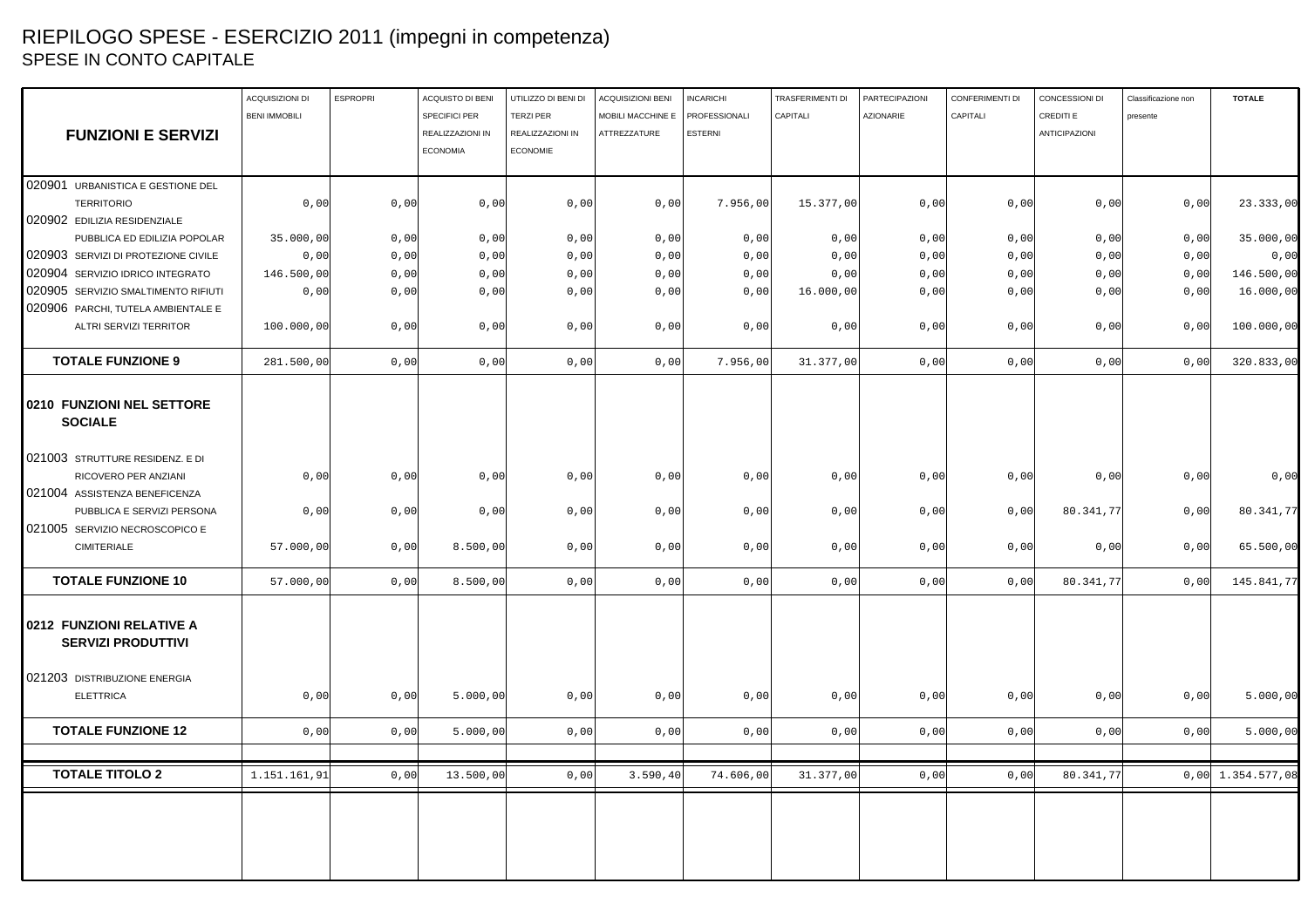# RIEPILOGO SPESE - ESERCIZIO 2011 (impegni in competenza) SPESE PER RIMBORSO DI PRESTITI

| <b>FUNZIONI E SERVIZI</b>                                                    | RIMBORSO PER<br>ANTICIPAZIONI DI<br>CASSA | RIMBORSO DI<br>FINANZIAMENTI A<br>BREVE TERMINE | RIMBORSO DI QUOTA RIMBORSO DI<br>CAPITALE DI MUTUI E PRESTITI<br>PRESTITI | OBBLIGAZIONARI | RIMBORSO DI QUOTA Classificazione non<br>CAPITALE DI DEBITI   presente<br>PLURIENNALI |      | Classificazione non<br>presente | Classificazione non<br>presente | Classificazione non<br>presente | Classificazione non<br>presente | Classificazione non<br>presente | <b>TOTALE</b> |
|------------------------------------------------------------------------------|-------------------------------------------|-------------------------------------------------|---------------------------------------------------------------------------|----------------|---------------------------------------------------------------------------------------|------|---------------------------------|---------------------------------|---------------------------------|---------------------------------|---------------------------------|---------------|
| 0301 FUNZIONI GENERALI DI<br><b>AMMINISTRAZ.</b><br><b>GESTIONE, CONTROL</b> |                                           |                                                 |                                                                           |                |                                                                                       |      |                                 |                                 |                                 |                                 |                                 |               |
| 030103 GESTIONE ECONOMICA,<br>FINANZIARIA, PROGRAMMAZIONE                    | 0,00                                      | 0,00                                            | 75.059,62                                                                 | 0,00           | 0,00                                                                                  | 0,00 | $0,00$                          | 0,00                            | 0,00                            | 0,00                            | 0,00                            | 75.059,62     |
| <b>TOTALE FUNZIONE 1</b>                                                     | 0,00                                      | 0,00                                            | 75.059,62                                                                 | 0,00           | 0,00                                                                                  | 0,00 | 0,00                            | 0,00                            | 0,00                            | 0,00                            | 0,00                            | 75.059,62     |
| <b>TOTALE TITOLO 3</b>                                                       | 0,00                                      | 0,00                                            | 75.059,62                                                                 | 0,00           | 0,00                                                                                  | 0,00 | 0,00                            | 0,00                            | 0,00                            | 0,00                            | 0,00                            | 75.059,62     |
|                                                                              |                                           |                                                 |                                                                           |                |                                                                                       |      |                                 |                                 |                                 |                                 |                                 |               |